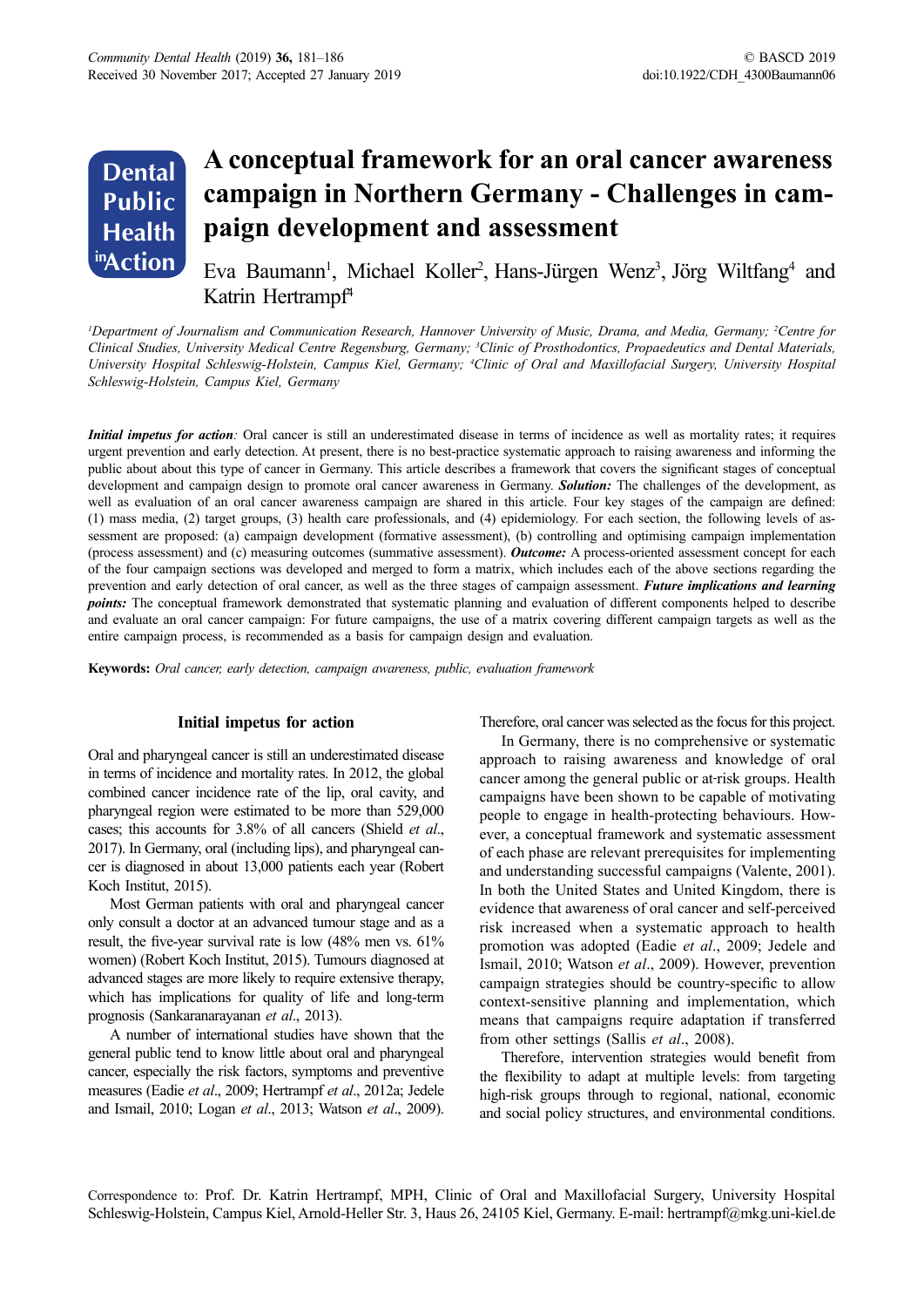The aims of this project are to: (1) present the important stages of the development and design of a campaign promoting the prevention of oral cancer in Northern Germany, (2) describe the implementation of the campaign and its assessment matrix, and (3) evaluate the different subsections.

#### **Solution**

## *Development and assessment challenges of the campaign*

Health campaigns need to be meticulously planned in several steps. A comprehensive analysis includes the following:

i) Identification of the required stages and components of the campaign. Alongside this an assessment concept for each structure within the campaign: media coverage/ mass media, target groups, healthcare professionals, epidemiological data.

ii) Development of an assessment strategy with formative, summative and process assessments for each target group. iii) Developing, implementing, and optimising campaign activities to meet the objectives and evaluation framework

The assessment strategy should allow the assessment of the desired and undesired impacts of the campaign (effect) and the extent to which the desired goal has been met (effectiveness) (Tashakkori and Teddlie, 2010). In this oral cancer prevention campaign, the assessment strategy focused on four components:

- 1. Media coverage/Mass media: to draw public attention to the existence of oral cancer and its possible prevention.
- 2. Target groups: to increase public awareness of the risk of oral cancer and the perception of the availability of easily accessible opportunities for early detection.
- 3. Healthcare professionals: to increase the professional perception of oral cancer as a public health problem and to encourage early detection.
- 4. Epidemiological data: to identify target groups and monitor trends to detect any short-term increases in oral cancer incidence and early diagnosis occurring with the intervention

#### **Implications for the campaign design**

The formative, process and summative assessments of each of the four strategy components could be summarised in an assessment matrix for the entire campaign (Figure 1) (Campbell *et al*., 2007).

Three stages of the strategy were evaluated:

(a) Campaign development (formative assessment).

The campaign strategy was developed from the results of the formative assessment. The media strategy combined local events with public and media relations. The choice of communication methods was adjusted to the target group within their specific social and cultural environment and included free media (coverage in local and regional daily and weekly newspapers, television and radio or magazines), campaign media (website, leaflet, walk-in mouth model), and paid media (poster in public transport). Campaign materials such as brochures and posters were disseminated to healthcare professionals, social welfare organisations, services and public transport.

The campaign messages were designed to address the barriers and uncertainties identified in the target group (Figure 2). The message strategy was solution-oriented rather than problem-oriented; giving positive information about the simple, free of charge, painless, and effective options for prevention. The campaign promoted dentists as a primary point of contact for examination of the oral cavity and a key profession that could facilitate the early detection of oral cancer. The logo and slogan were designed by the authors of this article.

(b) Control and optimisation of the process (process assessment).

The process assessment aimed to record and respond to possible fluctuations and unproductive developments. Thus, process assessment simultaneously provided possible explanations for the results of the summative evaluation. (c) Analysis of the outcomes of the campaign (summative assessment) (Valente, 2001).

Summative assessment measures were used to detect the outcomes of each component of the strategy as well as the overarching campaign and to assess possible positive effects and failures.

#### **Ethical approval**

The project was approved by the Ethics Committee of the University of Kiel, Germany (A113/06).

#### **Outcome**

## *Media coverage*

### *Formative assessment*

The published and online media provide the public with information about oral cancer risks, preventive measures, early detection and therapies (Niederdeppe *et al*., 2008). Limited empirical data has been published on media coverage of oral cancer. The available data described oral cancer as a marginalised topic in the popular press with public health measures for raising public awareness about the topic remaining mostly unsuccessful; evidenced by a failure to increase media attention (Canto *et al*., 1998; Graham *et al*., 2004) Therefore, the primary aim of campaign-related communication was to raise awareness of oral cancer.

Before the campaign, media coverage was collected systematically over a period of three months by a national media monitoring company. Regional media and journalists were enlisted to develop a region-specific concept that would initiate media-compatible occasions for press coverage during the campaign.

#### *Process assessment*

The media analysis described for the formative assessment formative was continued via the media monitoring company. Several public relations activities were implemented including: a press conference at the start of the campaign, interviews with journalists in the local and regional press, radio and television stations, presentations at social events such as sports competitions and information booths at consumer fairs. At regular intervals, a walk-in model of a mouth was displayed in public places such as shopping malls (Figure 3). Each activity was accompanied by public relations activities including press releases in regional newspapers and interviews.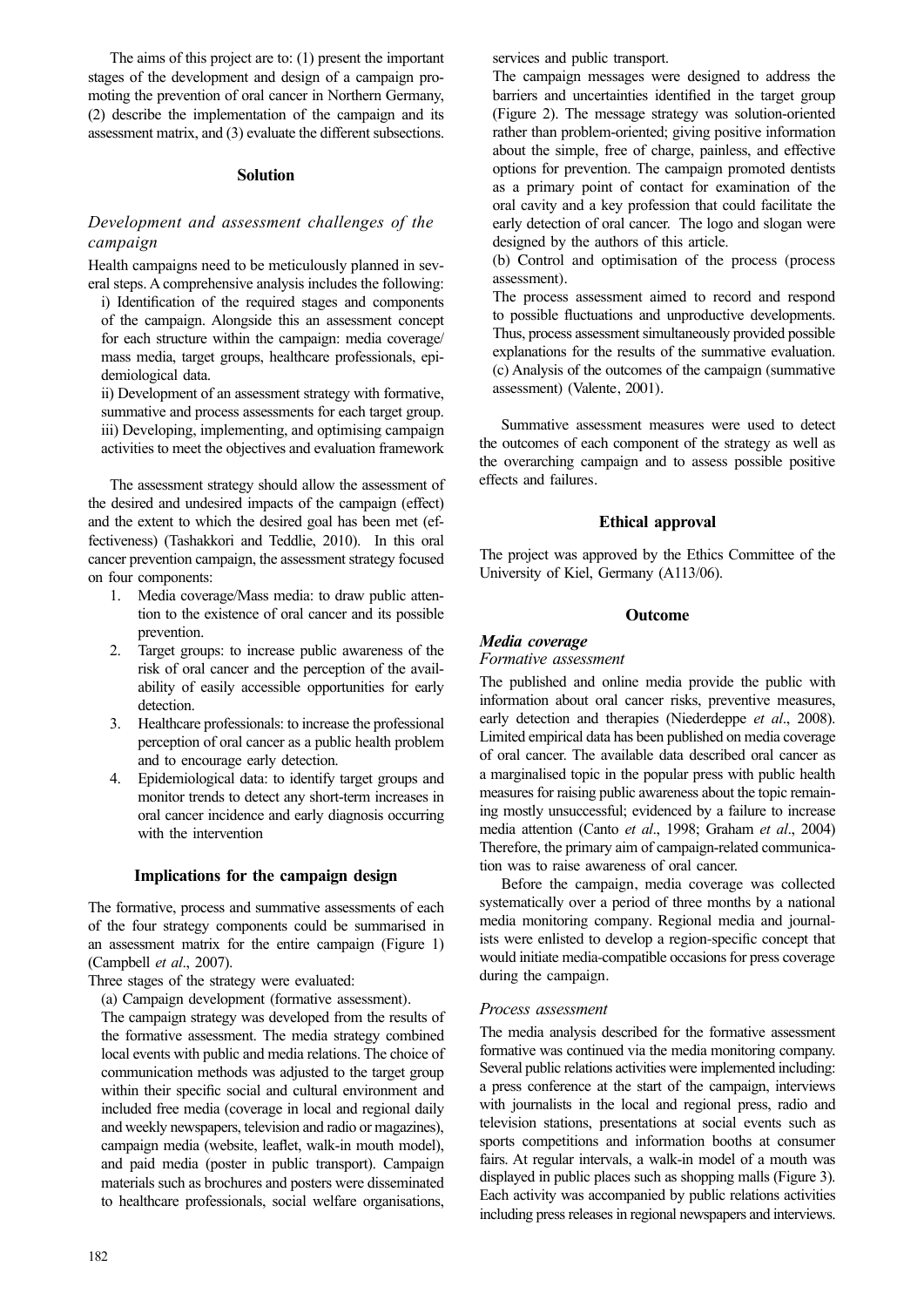| Formative  |
|------------|
| assessment |

Process assessment

# Summative assessment

Standardised media content analysis and measuring media response to the

Since 2015

campaign

Since 2015

marketing

2011 – 2012 Design and develop the concept of standardised media content analysis

2012 Start researching material and archiving before the campaign begins

2010 – 2012 Design a public relations strategy

2011 – 2012 Recruit multipliers with access to the high-risk group

2012-2014 Frequency analysis of media coverage of oral cancer

2012-2014 Process management based on personal feedback by the journalists

2012-2014 Process management based on the response of the general population to events and information

Density of media contacts and network with further stakeholders as indicators of the success of public relations and social

2007 Quantitative survey – state of knowledge

2008 – 2009 Further target group analysis

2011 Analyse the target group (qualitative analysis)

Representative quantitative computer-assisted telephone interviews (N=500, ≥50 years)

2012-2014

Since 2015 Descriptive and analytical assessment of all measurement points

2007 – 2008 (dentists) Assess knowledge, one-year training programme

2008 (dentists) Re-assess knowledge

2007 – 2008 (physicain) Assess knowledge

2012 Document ordering information material before the campaign starts

 $\geq$ 

2012-2014 Document the acceptance rate of ordering information material

Since 2015 Assess the acceptance rate of ordering information materials

Since 2015 Assess the accepted dental check-ups

**Figure 1:** Timeline of the entire of the entire of the entire of the entire of the entire of the entire of the entire of the entire cone of the entire of the entire the entire of the entire of the entire of the entire of 2007 - 2008 Detailed stratification of data from Schleswig-Holstein's cancer registry before the campaign starts

2012-2014 A process assessment was not carried out

Since 2015 Detailed stratification of data from Schleswig-Holstein's cancer registry beginning with the campaign start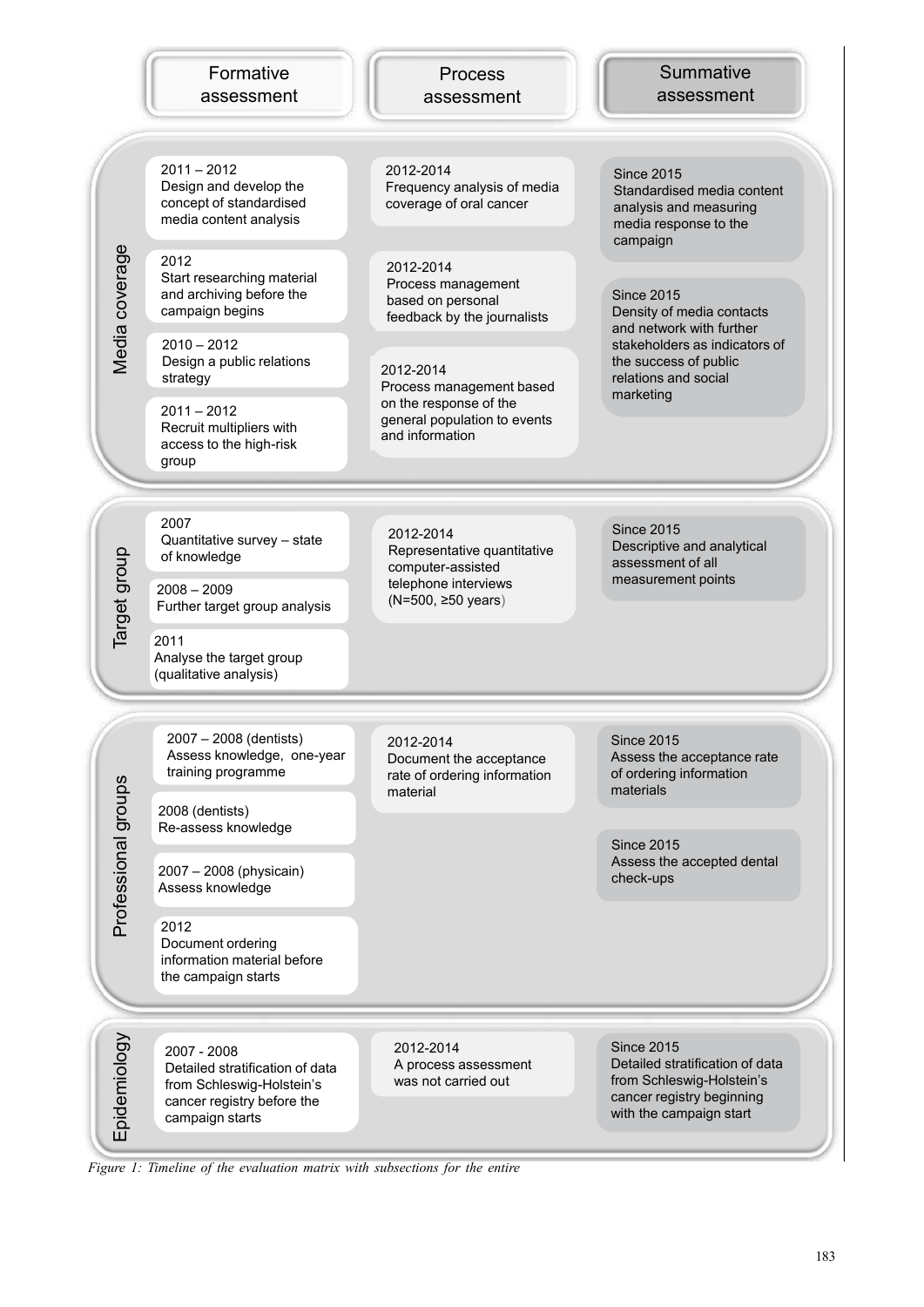

*Figure 2: Development of imagery, message and layout of campaign material in relation to the strategy and formative evaluation*



*Figure 3: Image of the walk-in model of a mouth*

#### *Summative assessment*

The content analysis described the frequency, rationale, and mode of media reportage on oral cancer. Comparison of coverage before and during the campaign allowed evaluation of any changes in the intensity that could be

attributed to the campaign as a result (1) the size of the network, in this case newspapers, developed in cooperation with media representatives (2) the intensity of press relations, estimated and used as a marker of success of the public relations strategy.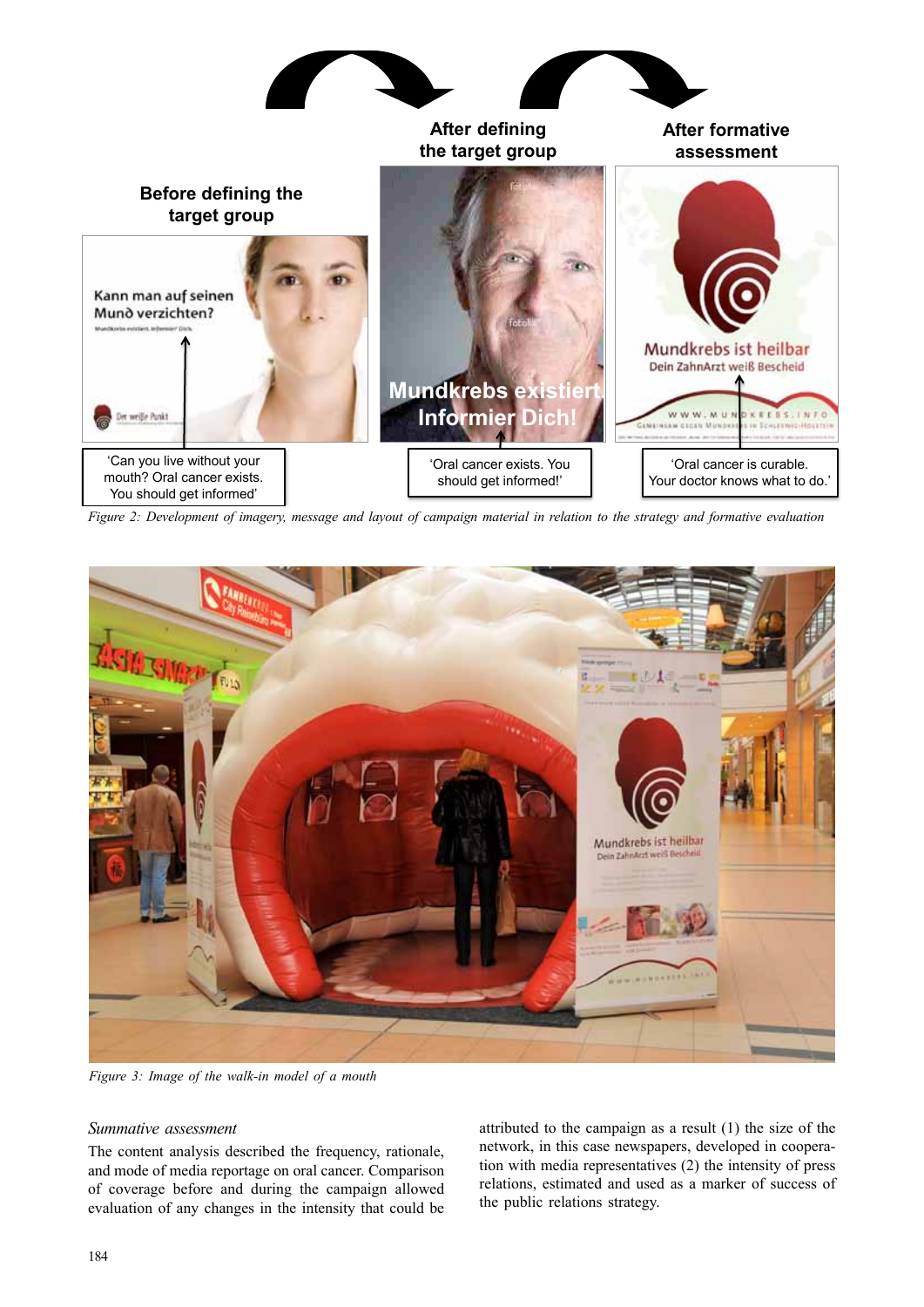### *Target groups Formative assessment*

An understanding of the target groups was required to determine an appropriate approach and suitable communication channels for the campaign. In addition to epidemiological data, information was required on oral cancer and the target groups' perceptions and knowledge of the disease. The formative assessment of the target groups consisted of a combination of quantitative and qualitative studies in a two-stage process (Tashakkori and Teddlie, 2010). The quantitative study used standardised computer-assisted telephone interviews, carried out by a national polling firm. This was conducted for the first time in Schleswig-Holstein in autumn 2007 (Hertrampf *et al*., 2012a) to collect data on the public's awareness of oral cancer, their knowledge about risk factors, symptoms and preventive measures. The interviews revealed a lack of knowledge about the disease, its early indicators, symptoms and risk factors. People aged 60 years and older, retirees, and individuals with a low educational background were less likely to know about the disease (Hertrampf *et al*., 2012a).

The telephone interview data were combined with secondary data from the cancer registry to design a campaign suited to the target groups.

The qualitative study involved problem-centred guided interviews in autumn 2011. Overall, 18 interviews with 22 participants and one focus group consisting of six participants took place. Each interview was transcribed verbatim and analysed by two researchers. The analysis served three purposes: (1) to understand the target groups, (2) to identify suitable communication channels, (3) to orientate the standardised questionnaire to the target groups (Baumann *et al*., 2018).

### *Process assessment*

Based on the formative assessment, two process analyses were undertaken with people aged 50 years or older. These representative surveys used computer-assisted telephone interviews (N=500) by the same polling firm in November 2012 and 2013. Each target group was selected using the same protocol as the formative assessment.

### *Summative assessment*

The last assessment, in November 2014, followed the same protocol as described above. Data from all four surveys were evaluated to assess changes in knowledge, awareness, uncertainties and fears when dealing with cancer, as well as health-related behaviours among the target groups.

# *Healthcare professionals*

## *Formative assessment*

The oral mucosa is examined as part of the dental checkup offered by German health insurance. Therefore, dentists within the state were mailed a standardised questionnaire designed to gain information about their knowledge of oral cancer and their examinations of the oral mucosa. Based on these results, a year long programme of further education was developed and implemented. A re-evaluation after the programme used the same questionnaire (Hertrampf *et al*., 2013).

Medical professionals working in the same region were also questioned using the same questionnaire in cooperation

with the Medical Association and regional professional organisations (Hertrampf *et al*., 2014). On viewing these data, the medical organisations decided against using the dental one-year education programme and decided that their state associations should offer their own education on this topic. However, all the regional associations supported the integration of dental and medical professionals into the campaign. All dental and medical professionals were informed in writing about the launch of the campaign in April 2012 and invited to order campaign materials such as posters and leaflets free of charge.

## *Process assessment*

The process assessment considered the following to indicate the engagement of healthcare professionals':

- (1) Active participation in the programme including making requests for educational material to be distributed to dental and medical practice patients.
- (2) Frequency of free annual check-ups (examination of the oral mucosa and teeth) undertaken in each practice throughout the campaign using the Association of the Statutory Health of Dentists data.

## *Summative assessment*

The summative evaluation of healthcare professionals considered the same aspects as the process assessment: i.e. Active participation in the programme and the number of free annual check-ups in each practice.

## *Epidemiological data*

### *Formative assessment*

The regional cancer registry (2000-2008) data for Schleswig-Holstein (oral and pharyngeal cancer: C00–C14) provided an overview of incidence and mortality rates according to age and gender (Robert Koch-Institut, 2012).

The grouped display (C00–C14) was not sufficiently specific as data displaying only oral cancer were not available. Therefore, incidence and mortality rates were evaluated in a secondary analysis stratified by age, gender, and tumour stage in order to isolate the data about oral cancer (C00–C06) (Hertrampf *et al*., 2012b).

### *Process assessment*

A process assessment of the epidemiological data was not conducted, because the data for the years 2000 to 2014 were analysed in the summative assessment at the end of the campaign.

### *Summative assessment*

The detailed stratification undertaken in the formative assessment was the basis for the comparisons of the summative assessment.

### **Future implications and learning points**

The matrix, with its different areas and assessment strategies allowed the planning, implementation and exhaustive evaluation of the campaign. The aim of this strategy is to identify positive effects of the programme and to provide a method for highlighting and critically reflecting upon any challenges or failures that are encountered during its implementation or evaluation.